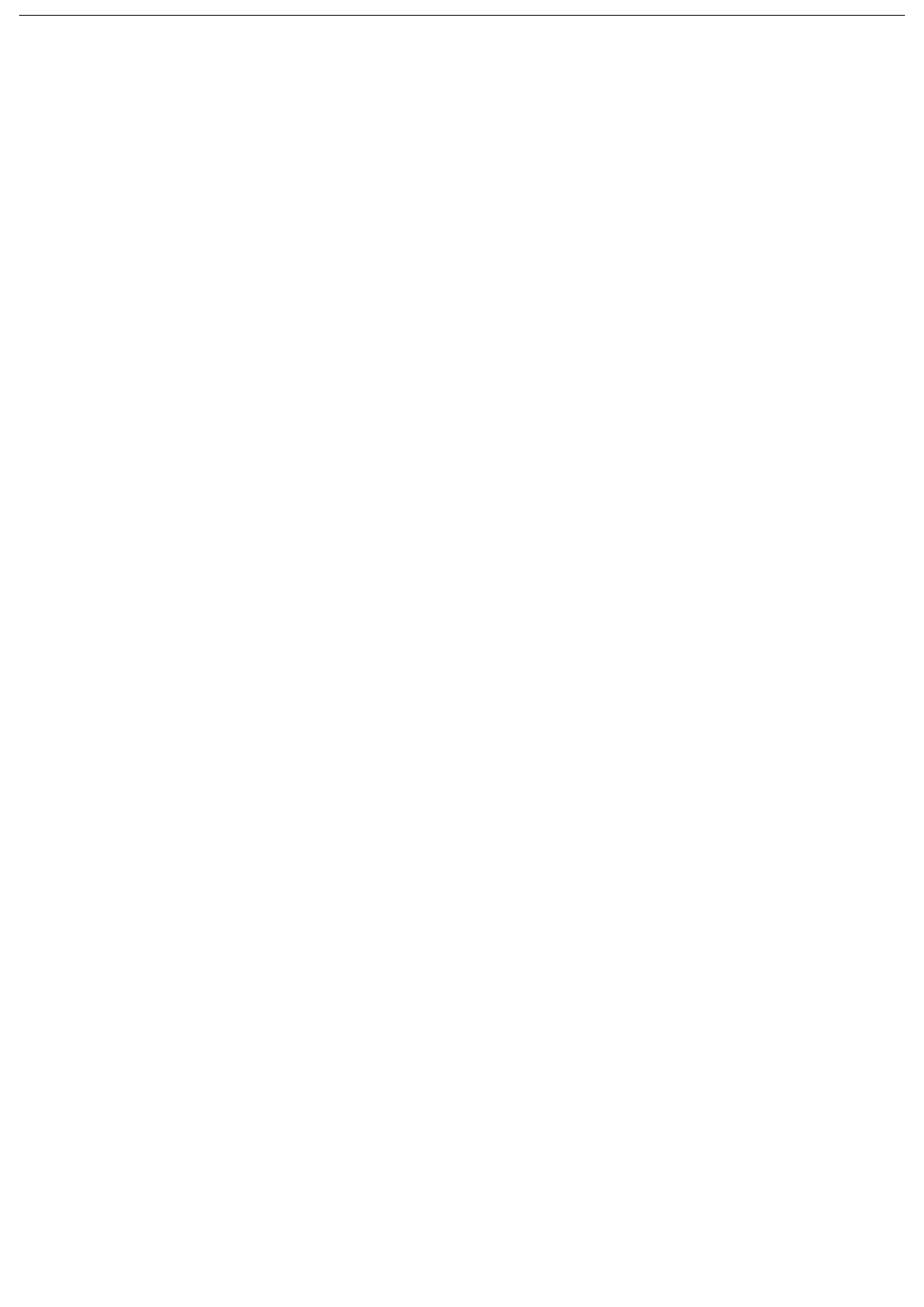### **PH Team Member FAQ**

#### **1. What was announced?**

- Parker has announced that we are acquiring CLARCOR for \$4.3 billion.
- This transaction will result in Parker operating one of the world's top filtration businesses.

#### **2. Who is CLARCOR?**

- Headquartered in Franklin, Tennessee, CLARCOR is a diversified marketer and manufacturer of mobile, industrial and environmental filtration products with annual sales of approximately \$1.4 billion and 6,000 employees.
- CLARCOR conducts most of its business in the U.S. while maintaining operations and sales offices in every major region of the world and has a portfolio of leading and respected brands, including CLARCOR, Baldwin, Fuel Manager®, PECOFacet, Airguard, Altair, BHA®, Clearcurrent®, Clark Filter, Hastings, United Air Specialists, Keddeg and Purolator.

### **3. Why is Parker acquiring CLARCOR?**

- With CLARCOR's strong aftermarket presence and complementary product lines and markets, we believe it will be an ideal addition to the Parker portfolio.
- With this combination, we expect our Filtration Group to be among the top filtration companies in the world.
- This acquisition will help significantly with our growth goals.
- CLARCOR strengthens Parker's filtration portfolio with additional proprietary media, industrial air and process filtration products and technologies.
- CLARCOR, like Parker, prides itself on its entrepreneurial and innovative history and we believe that this combination will position our customers and team members for even greater success.
- In addition, this transaction strengthens Parker's systems capabilities and enhances the rest of Parker's technologies, enabling the company to provide even better motion and control systems solutions to customers.

### **4. When will the transaction be completed?**

• We expect this transaction to be completed by or during the first quarter of our fiscal year 2018, subject to the satisfaction of customary closing conditions, including the approval of the transaction by CLARCOR shareholders.

### **5. How did we get to the price for CLARCOR that we offered?**

- We believe we offered a fair price for CLARCOR and its Board has recommended that CLARCOR shareholders approve the transaction.
- The price is in line with typical valuations for filtration companies.
- It will be important that we capture the expected synergies from the transaction to generate a return on this investment.

#### **6. What does this transaction mean for me? What should team members expect between now and closing?**

- We are confident this transaction will create value for our team members.
- Following completion of the transaction, Parker will be among the world's top filtration businesses and the Filtration Group in particular will have new opportunities to drive significant revenue growth.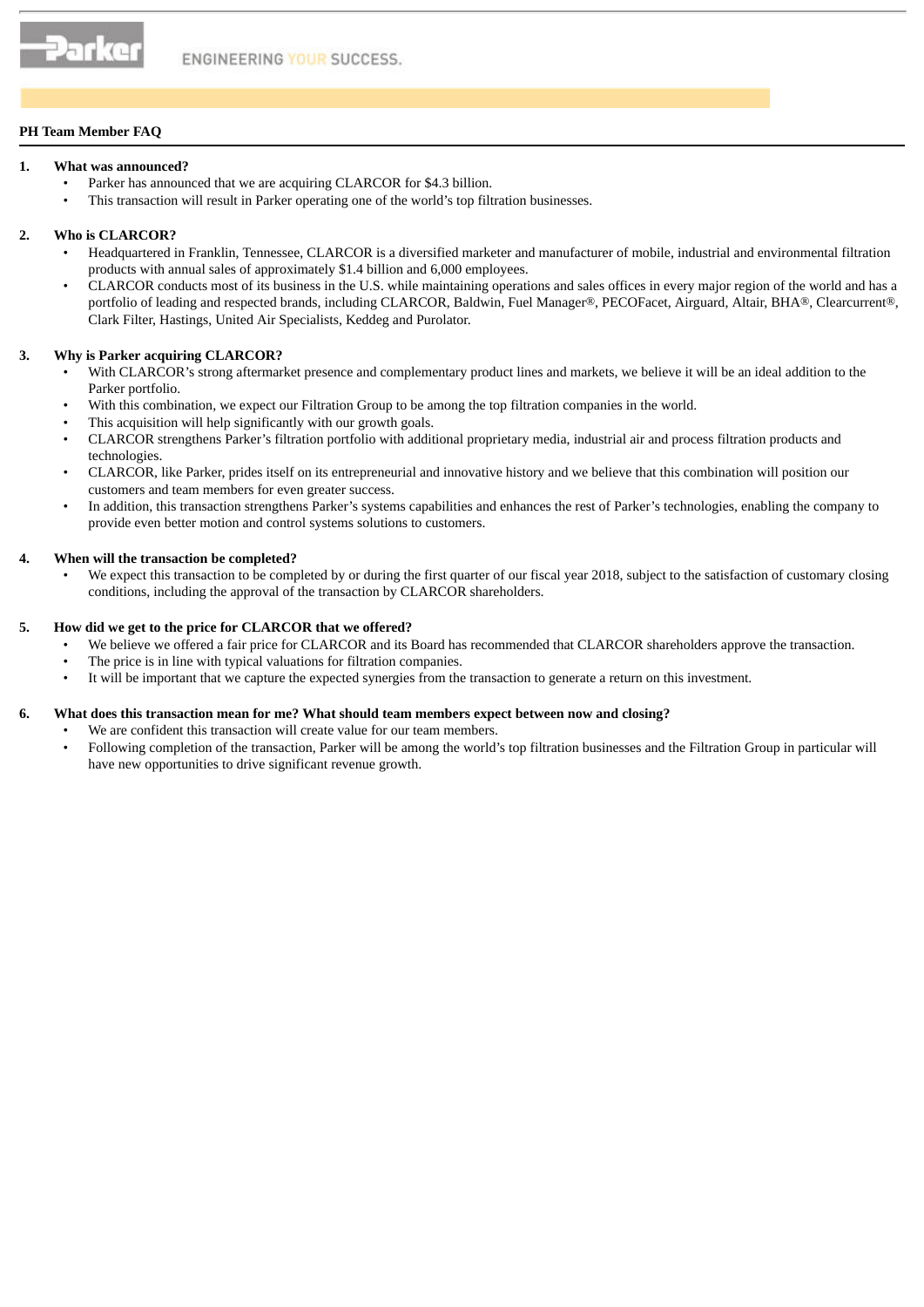- Together, Parker and CLARCOR will advance our commitment to engineer the success of both our customers and team members while continuing our long and successful history of entrepreneurialism and innovation.
- However, until the transaction is complete, Parker and CLARCOR will remain separate companies and conduct business as usual and you should see no changes in your day-to-day responsibilities.
- We are committed to open and ongoing communication with you as things progress.

### **7. What will happen to the CLARCOR leadership team in the transaction?**

- CLARCOR has a team of strong leaders and its leadership and drive have been a big part of CLARCOR's success. We look forward to working jointly with the CLARCOR leadership team as we go forward.
- Rob Malone will lead the new combined organization.

### **8. How does this transaction impact Parker's Filtration Group?**

- In largely common end markets, CLARCOR offers Parker complementary technologies and product lines, such as gas turbine air inlet filtration, low pressure industrial air filtration, natural gas coalescing and a broad range of aftermarket filter solutions across the entire business. In all cases, this expands the value we bring to solve customer problems.
- CLARCOR brings strong recurring revenue opportunities with approximately 80% of its sales in the aftermarket supported by world class product distribution centers.
- It strengthens Parker's filtration portfolio with the addition of industrial air and additional process filtration products and technologies.
- CLARCOR brings with it leading and respected brands, including CLARCOR, Baldwin, Fuel Manager®, PECOFacet, Airguard, Altair, BHA®, Clearcurrent®, Clark Filter, Hastings, United Air Specialists, Keddeg and Purolator.
- CLARCOR is vertically integrated in the Engine and Mobile segment.
- Its product lines can be leveraged through Parker's global Filtration Group presence.

### **9. How will the integration process of Parker and CLARCOR be managed?**

- Detailed plans will be outlined after we close the transaction.
- It will take the full engagement of all our team members to lead a successful integration. To that end, we have formed an Integration Team that will need your full support.
- The team will work with senior leaders from both Parker and CLARCOR to determine how to best bring the two businesses together.
- We believe the respective cultures and values of Parker and CLARCOR are a strong match that will facilitate a smooth transition.
- We will stay focused on the goals and measures outlined in the Win Strategy to guide us throughout the integration process.
- We are committed to keeping you updated as things progress.

#### **10. Are any layoffs planned as a result of this transaction?**

- It's too early to comment on specific changes that may take place following the completion of the acquisition.
- Until then, Parker and CLARCOR will remain separate companies and conduct business as usual.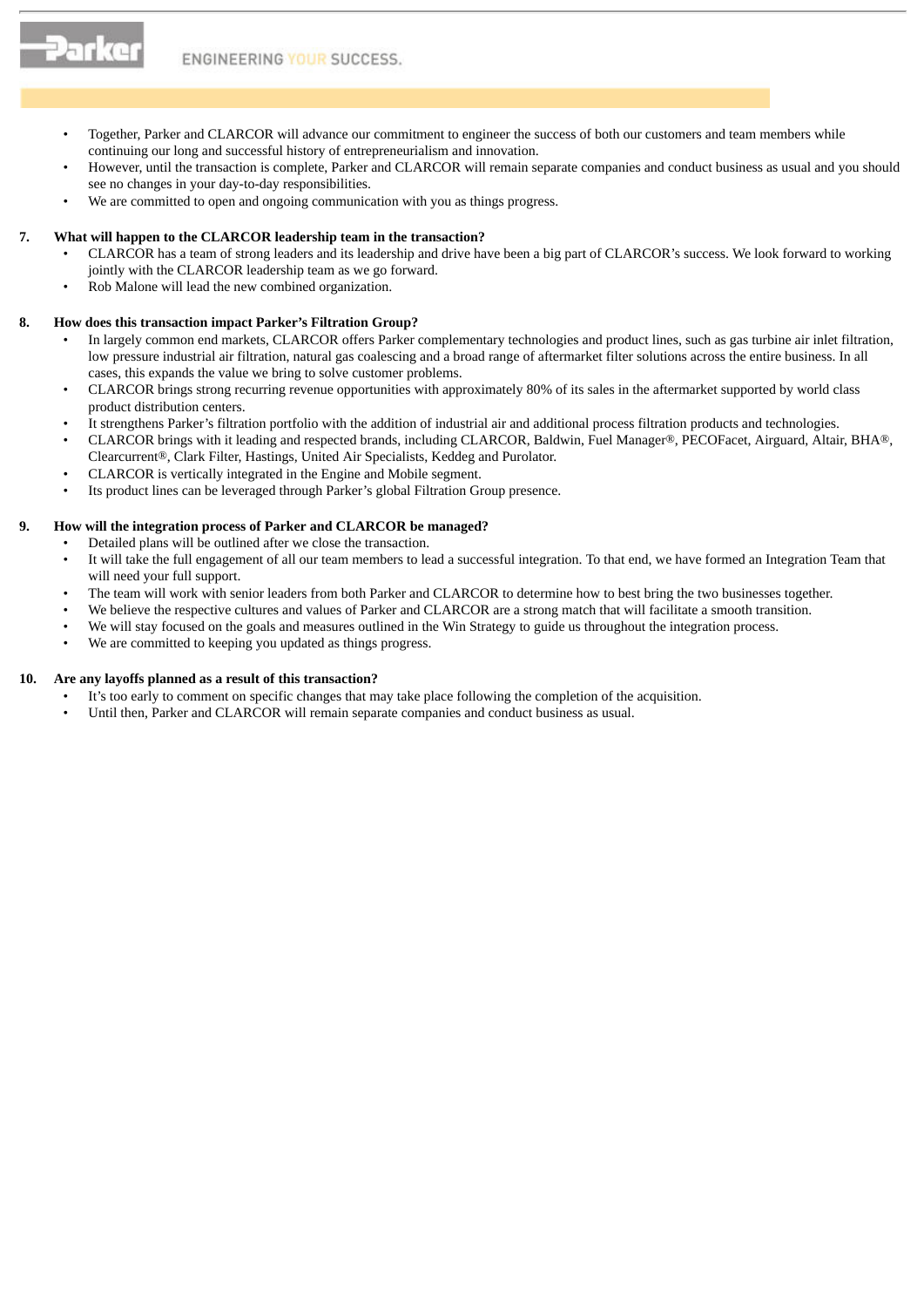## **11. The press release talks about cost efficiencies, can you explain that further?**

• Synergies are likely to come from footprint optimization, supply chain efficiencies, productivity gains, SG&A efficiencies and revenue synergies. As we learn more and refine our plans we are committed to ongoing and open communications.

### **12. Who are CLARCOR's customers?**

- CLARCOR has a diverse customer base with no single customer accounting for 10% or more of the Company's sales.
- The Company's Engine/Mobile Filtration segment manufactures and sells filtration products for on-road and off-road mobile and stationary applications, including trucks, agricultural machinery, construction and mining equipment, power generation, marine, automobiles, transit buses, locomotives and other industrial and specialty applications.
- The Company's Industrial/Environmental Filtration segment manufactures and sells filtration products used in industrial and commercial processes, and in buildings and infrastructures of various types.
- Products in both the Engine/Mobile Filtration and Industrial/Environmental Filtration segments are sold primarily through a combination of independent distributors, OEMs and their dealer networks, retail stores and directly to end-use customers, such as truck and equipment fleet users, manufacturing companies and contractors.

### **13. What should I tell our customers?**

- Please assure our customers that Parker is as committed as ever to providing them with a premier customer experience.
- Our customers continue to be our top priority and this transaction will expand Parker's filtration product offering and help us to improve their productivity and profitability.

### 14. Will the level of service provided to both companies' current customers be affected as a result of the merger?

• Both companies have a common goal of maintaining a premier customer experience and this will continue to be the primary objective of our integration.

### **15. What should I do if I'm asked about the transaction?**

- Today's announcement will lead to increased interest in Parker from the media, investors and other third parties and it is important that we speak with one voice on this matter.
	- Consistent with our company policy, please forward:
		- o Media inquiries to Aidan Gormley at aidan.gormley@parker.com or 216-896-3258.
		- o Investor inquiries to Robin Davenport at robin.davenport@parker.com or 216-896-2265.

#### **16. Who should I contact with questions about this announcement?**

- As we move through this process, we will do our best to keep you updated.
- We will set up a global webcast in the next couple of weeks to discuss the acquisition in more detail.
- If you have any questions, please do not hesitate to reach out to your manager.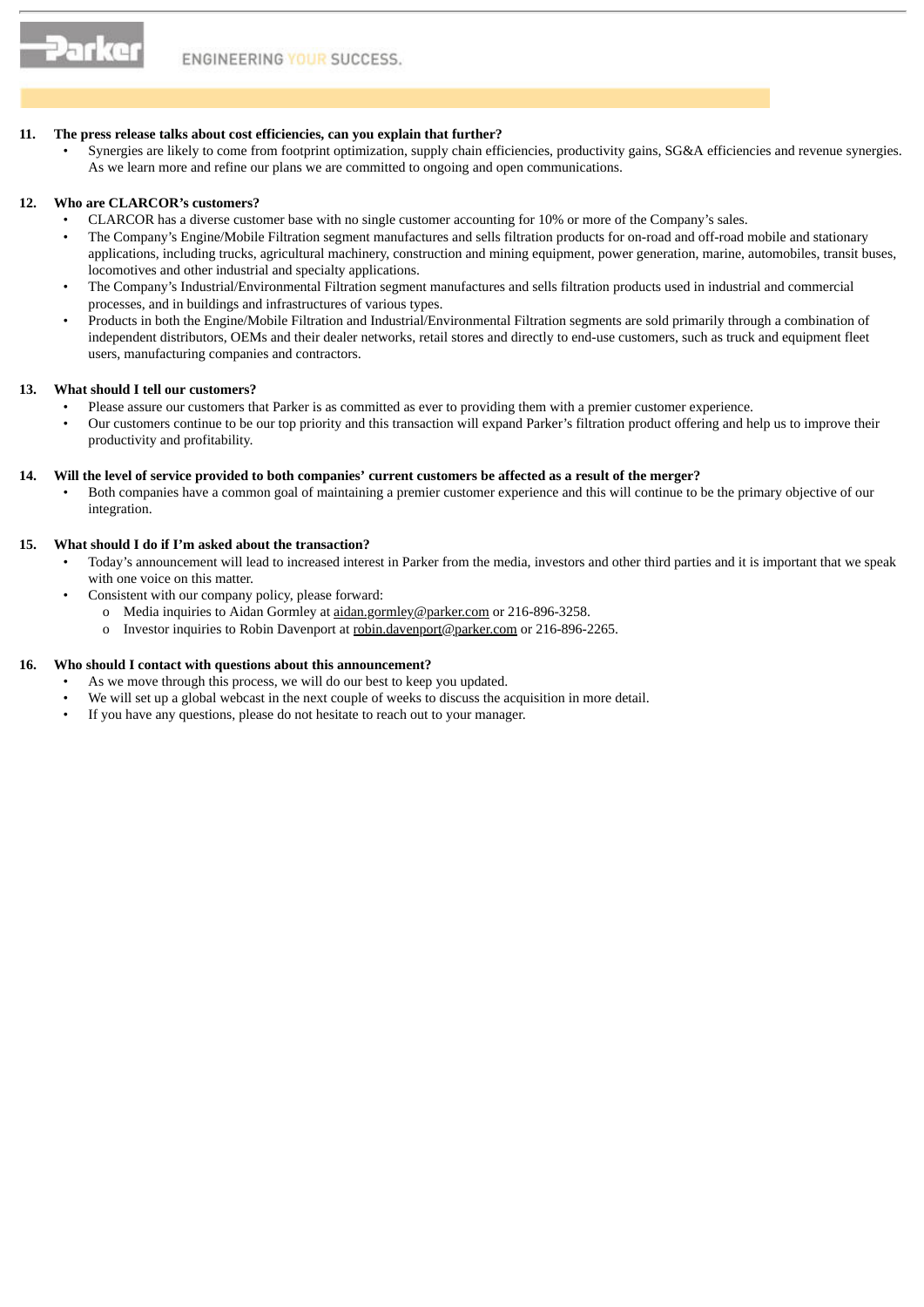#### **17. Will Parker change the CLARCOR name or brands?**

• Detailed plans will be outlined after we close the transaction.

#### **18. What will happen to the CLARCOR brands?**

- Detailed plans will be outlined after we close the transaction.
- CLARCOR brings with it many strong product brands that we think have considerable value.

#### **19. Will there be new opportunities for both companies' employees in terms of jobs and relocation?**

- Detailed plans will be outlined after we close the transaction, including resource requirements and skills that will be needed.
- There may well be job opportunities created as a result of this combination.

#### **20. Can we contact anyone at CLARCOR?**

• Although this agreement has been announced, nothing is final until we actually close the transaction, which is expected by or during the first quarter of fiscal 2018. For that reason, it is important that no Parker team member approach or engage in discussion with anyone at CLARCOR.

#### **21. How did this transaction begin**?

• We have known and respected CLARCOR for some time and have had discussions on and off over a long period. We believe the combination of our businesses makes for a great fit and allows us to create a globally competitive and leading worldwide filtration business.

#### **22. How will this affect our RONA?**

- Detailed plans will be outlined after we close the transaction
- There will be no immediate impact on RONA and we will maintain our current plans for RONA to be based on Group, Division and company performance.

#### **23. Is Parker taking a big risk with this acquisition?**

- Parker is committed to achieving the targets outlined on the Win Strategy.
- The acquisition accelerates Parker's ability to reach its stated targets for revenue growth, segment operating margins and net earnings growth.
- Importantly it strengthens Parker's with the addition of a growing and resilient business with strong aftermarket revenue.
- Importantly, Parker and CLARCOR have similar cultures, values and operating philosophies.
- While there is risk with any major acquisition, we are confident in the Win Strategy to guide our efforts and the team members who help our company each and every day.